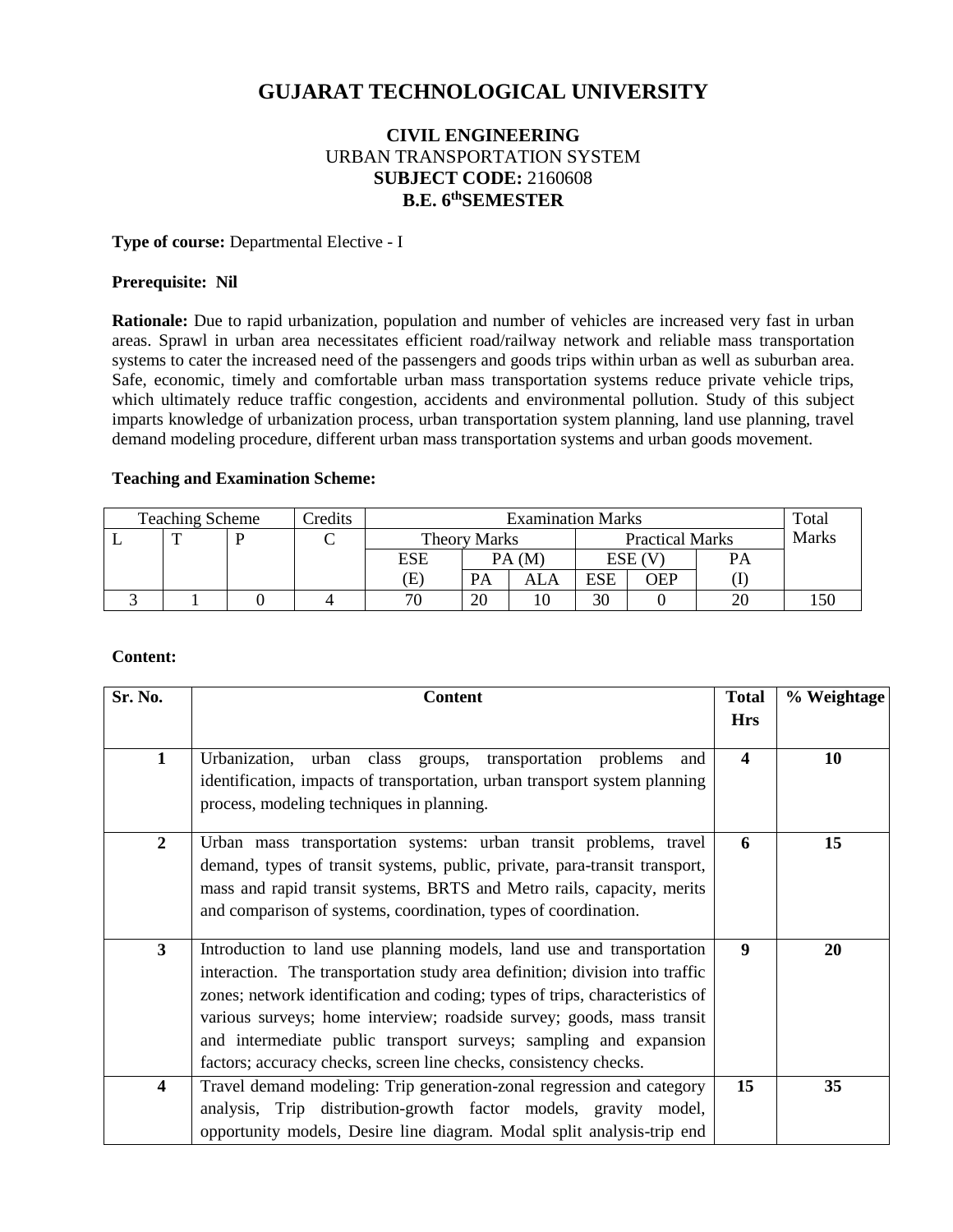|   | models, trip interchange models, logit models, Trip assignment<br>techniques-route choice, diversion curves, shortest path algorithms, all-<br>or-nothing assignment, capacity restraint models and Direct demand<br>models.                                                                                                                                                                       |   |    |
|---|----------------------------------------------------------------------------------------------------------------------------------------------------------------------------------------------------------------------------------------------------------------------------------------------------------------------------------------------------------------------------------------------------|---|----|
| 5 | Mass transit systems: Introduction to routing and scheduling, transit<br>system's performance parameters. Corridor identification and corridor<br>screen line analysis. Urban forms and structures: point, linear, radial,<br>poly-nuclear developments and suitable transit systems, Urban goods<br>movement. Preparation of comprehensive plan and transportation system<br>management planning. | 8 | 20 |

## **Suggested Specification table with Marks (Theory):**

| <b>Distribution of Theory Marks</b> |       |         |         |         |                     |  |  |
|-------------------------------------|-------|---------|---------|---------|---------------------|--|--|
| <b>R</b> Level                      | Level | A Level | N Level | E Level | $\mathcal{C}$ Level |  |  |
|                                     | 13    |         | 20      | 30      | 10                  |  |  |

**Legends: R: Remembrance; U: Understanding; A: Application, N: Analyze and E: Evaluate C: Create and above Levels (Revised Bloom's Taxonomy)**

Note: This specification table shall be treated as a general guideline for students and teachers. The actual distribution of marks in the question paper may vary slightly from above table.

## **Reference Books:**

- 1. B.G.Hutchinson, Principles of urban transportation system planning- McGraw-Hill, New York, 1974
- 2. Edward K.Morlok, Transportation Engg. and Planning
- 3. W.Dickey, Metropolitan Transportation Planning Tata McGraw-Hill, New Delhi, 1975
- 4. Blunder and Black, Land useTtransportation System
- 5. J.Ortuzer and L.G. Willumsen, Modelling Transport, Johan Wiley and Sons Chincester,1994
- 6. Vukan R. Vuchic, Urban Transit : Operations, Planning and Economics, Wiley Sons Publishers.
- 7. Peter White, Public Transport, UCL Press
- 8. Kadiyali L.R., Traffic Engineering and Transport Planning, Khanna Publishers
- 9. Khisty, C J., Transportation Engineering An Introduction, Prentice-Hall, NJ
- 10. S.C. Saxena, Traffic Planning and Design, Dhanpat Rai Pub., New Delhi.
- 11. Partho Chakraborty and Animesh Das, Principles of Transportation Engineering, PHI
- 12. C. S. Papacostas, Fundamentals of Transportation System Analysis, PHI.
- 13. James H. Banks, Introduction to Transportation Engineering, WCB-McGraw Hill, New York

## **Course Outcome:**

After learning the course the students should be able to:

- 1. Know about urban transportation system planning process, land use planning, different urban mass transit systems-their merits and limitations, different types of transportation surveys, travel demand modeling, urban mass transit system operation and urban goods movement.
- 2. Carry out trip generation, trip distribution, modal split and trip assignment analysis.